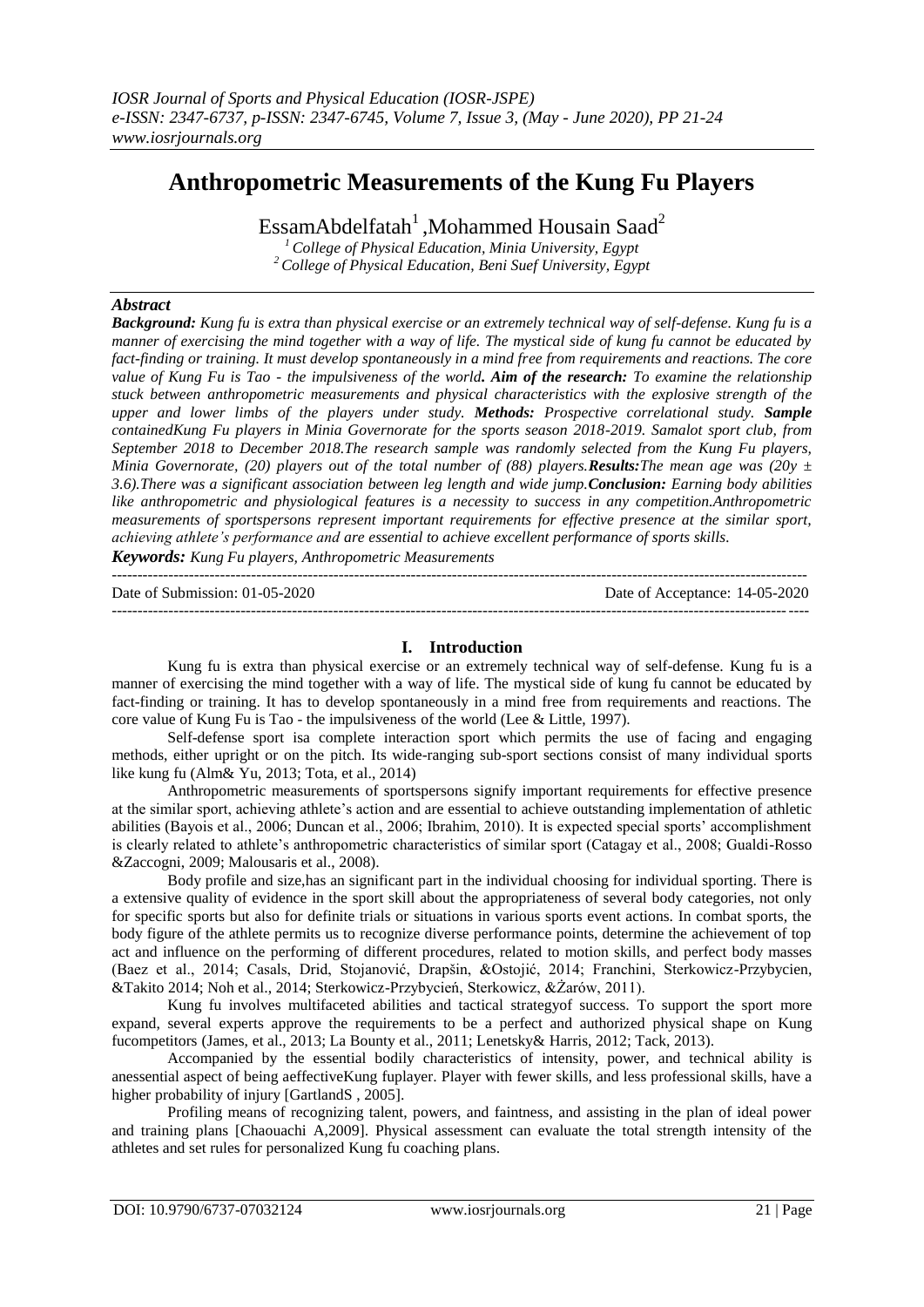The goal of theresearch was to examine the association between anthropometric measurements and physical characteristics with the explosive strength of the upper and lower extremities of the players under study.

### **Research Hypothesis**

There is an association between anthropometric measurements and the explosive strength of the upper and lower limbs of the players under study.

# **Methods**

**Study design:** prospective correlational study.

**Study Settingand population:**Kung Fu players in Minia Governorate for the sports season 2018-2019. Samalot sport clup, from September 2018 to December 2018.

**Sample size:**The research sample was randomly selected from the Kung Fu players, Minia Governorate, (20) players out of the total number of (88) players.

#### **Tools and Measurements:**

For all of the participants, the subsequent measurements and assessments have been completed: Personal data sheet were completed. The age, height and body mass of participant determined, measurements of leg and palm, and skin-fold measures. Percentage of body fat was estimated from the sum of 3 site sizes of skin-fold thickness. Speed, quickness, muscular endurance and elasticity were assessed.

#### **II. Results**

Statistical analysis was done using SPSS Statistics (version 20, IBM Corp). All variables were stated as means  $\pm$ standard deviation (SD) unless otherwise specified.

| Table (1): General Characteristics of the study population |                   |               |  |  |  |
|------------------------------------------------------------|-------------------|---------------|--|--|--|
| <b>Measures</b>                                            | <b>Mean</b>       | Std div $\pm$ |  |  |  |
|                                                            |                   |               |  |  |  |
| Age                                                        | 20 Y              | 3.6           |  |  |  |
| Height                                                     | 168 Cm            | 12            |  |  |  |
| Wt                                                         | 63 kg             | 6.7           |  |  |  |
| Shoulder width                                             | 39.5 cm           | 2.6           |  |  |  |
| Arm length                                                 | $70 \text{ cm}$   | 3.3           |  |  |  |
| Leg length                                                 | 75.2 cm           | 3.7           |  |  |  |
| Palm length                                                | $16.3 \text{ cm}$ | 1.2           |  |  |  |
| <b>Vertical jump</b>                                       | 41.2 cm           | 8.8           |  |  |  |
| Wide jump                                                  | 230 cm            | 0.16          |  |  |  |
| Throw a medical<br>ball                                    | $10.5 \text{ m}$  | 1.8           |  |  |  |

Table 1 shows the overall characteristics of the study participants. The mean age was ( $20y \pm 3.6$ ), the mean height was (168 cm  $\pm$ 12). The mean weight was (63kg  $\pm$ 6.7). The mean shoulder width was (39.5 cm  $\pm$  2.6). The mean arm length was (70 cm  $\pm$  3.3). The mean palm length was (16.3 cm  $\pm$  1.2). The mean vertical jump was (41.2 cm  $\pm$  8.8). The mean wide jump was (230 cm  $\pm$  16). The mean length for throwing a medical ball which wight 2 kg was  $(10.5 \text{ m } \pm 1.8)$ .

#### **Table (2): Correlation between the explosive strength of the legs and arms, and some selected measurements**

| Explosive<br>strength | Vertical jump           | Widejump                | Throw a medical ball           |  |
|-----------------------|-------------------------|-------------------------|--------------------------------|--|
|                       | Correlation coefficient | Correlation coefficient | <b>Correlation coefficient</b> |  |
| <b>Meagurements</b>   |                         |                         |                                |  |
| Age                   | $-0.3$                  | $-0.2$                  | $-0.5$                         |  |
| Height                | 0.3                     | 0.2                     | 0.2                            |  |
| Weight                | $-0.01$                 | $-0.1$                  | 0.4                            |  |
| <b>Shoulder</b>       | 0.2                     | 0.2                     | 0.4                            |  |
| width                 |                         |                         |                                |  |
| Arm length            | 0.35                    | 0.33                    | 0.3                            |  |
| Leg length            | 0.4                     | $0.53*$                 | 0.43                           |  |
| Palm length           | 0.1                     | $-0.2$                  | 0.2                            |  |

\* Significant,  $p < 5\%$  \* Tabulated value level of significance (5%) is equal to (0.47)

**Table 2** shows an inverse correlation between age and the capacity of the upper and lower extremities, as their capacity decreases with increasing age. Additionally, an inverse correlation between weight and the capacity of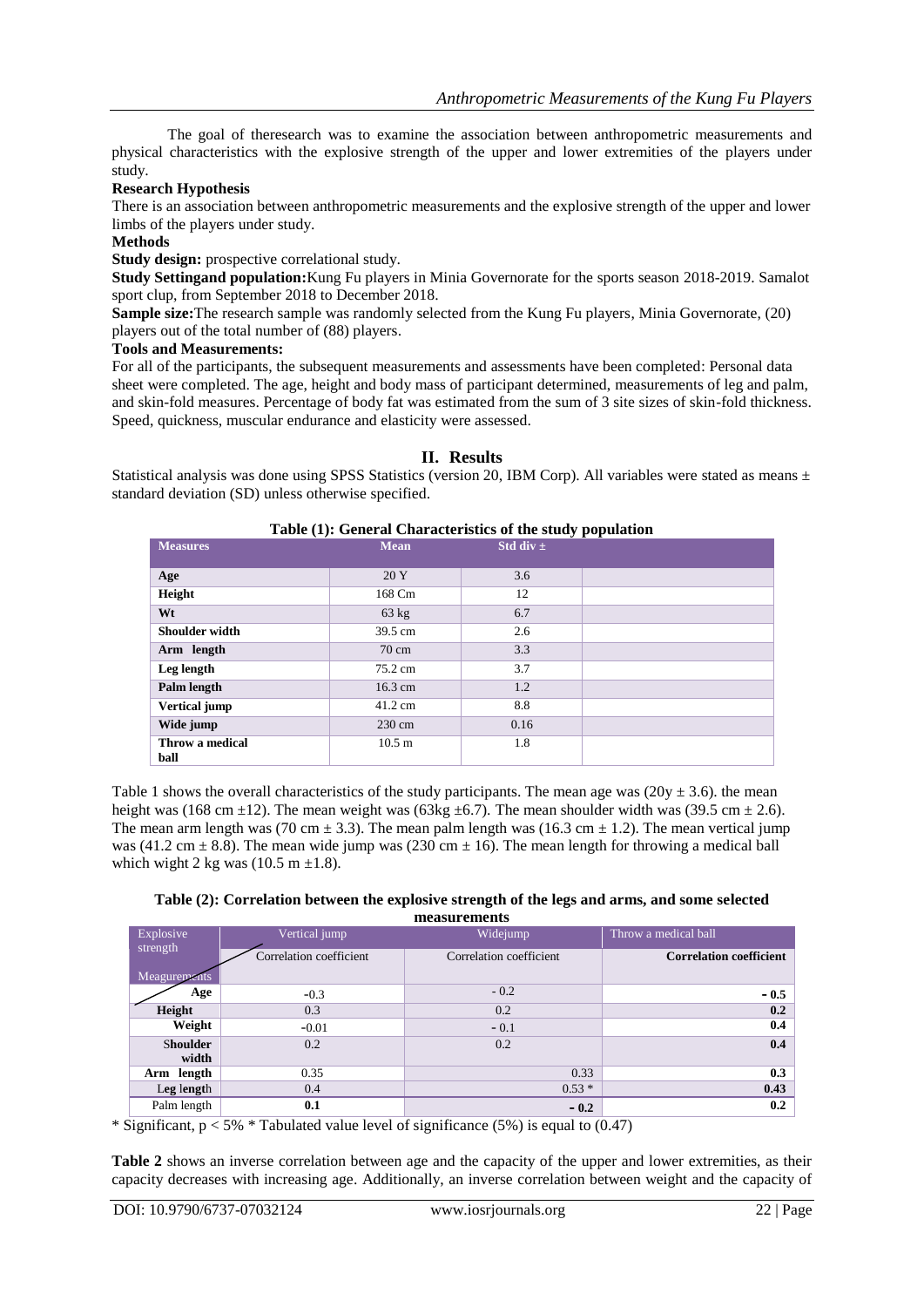the lower limbs, as the capacity of the lower limbs decreases with increasing weight. Also, a positive correlation between body length and the capacity of the upper and lower extremities. As well as, the capacity of the upper and lower extremities also increases with the length of the arm, leg, and shoulder widths. The ability of the upper limbs increases with weight. Although weight gain negatively affects the ability of the legs. There was a significant correlation between leg length and wide jump.

#### **III. Discussion**

Kung Fu exercises focus on the body, the mind, and the soul astotal.Kung fu includes both repetitive explosive actions and dynamic work. Power is an important aspect of Kung fu as its rapid actions and wideranging use of the energy system (Schick M.G., 2010).

The present study results showed that mean age was ( $20y \pm 3.6$ ) and the mean height was 168 Cm $\pm 12$ . In the same line with our results, the results of Franchini E et al. (2009), who reported that the mean age of his study was  $(21y \pm 3)$  and height was ranged from (159-200 cm).

Body mass and weight considered a signal for fitness. In this study the mean weight was (63kg  $\pm$ 6.7). This result near to the results of Marinho B. (2012) who found that the players body mass was  $82.1 \pm 10.9$  Kg. Another study done by Schick M.G. (2010) who reported that MMA fighters had similar body fat percentage to judokas, but greater than wrestlers and kung fu.Franchini E et al. (2007), found that a greater proportion of body fat is negatively associated with performance in activities with body mass.

Vertical jump is a simple measure to estimate lower body power. The results of our study revealed that the vertical jump measures were (41.2 cm  $\pm$  8.8). this results in contrast with Schick M.G. (2010) who found that MMA fighters in his study jumped a mean of  $(57.6 \pm 7.3 \text{cm})$ .

The results of this study showed significant correlation between leg length and lower body maximum strength. This result is in the same line with Marinho B. (2012) who stated that body fat was in the negative correlate with both power and strength endurance performance, while arm circumference was positively related to upper body maximum strength.

# **IV. Conclusion**

Earning body abilities like anthropometric and physiological features is a necessity to success in any competition.Anthropometric measurements of sportspersons represent important requirements for effective presence at the similar sport, achieving athlete's performance and are essential to achieve excellent performance of sports skills. Along with the required physical characteristics of strength, power, and endurance, technical proficiency is a vital aspect of being a successful Kung fu fighter.

#### **References**

- [1]. Alm, P., & Yu, J. (2013). Physiological characters in mixed martial arts. American Journal of Sports Science, 1(2), 12-17.
- Amtmann, J. A., Amtmann, K. A., &Spath, W. K. (2008). Lactate and rate of perceived exertion responses of athletes training for and competing in a mixed martial arts event. The Journal of Strength & Conditioning Research, 22(2), 645-647
- [3]. Bertini I, Pujia A, Giampietro M. A follow-up study of the variations in the body composition of karate athletes. Acta Diabetol 2003; 40(Suppl 1): S142-4.
- [4]. Birrer RB. Trauma epidemiology in the martial arts. The results of an eighteen year survey. Am J Sports Med 1996;24:S72–9.
- [5]. Bolelli D. Mixed Martial Arts: A technical analysis of the Ultimate Fighting Championship in its formative years. Journal of Asian Martial Arts 2003; 12(3): 40-1.
- [6]. Chaouachi A, Brughelli M, Levin G, et al. Anthropometric, physiological and performance characteristics of elite teamhandball players. J Sports Sci 2009; 27(2): 151-7.
- [7]. Franchini E, Nunes AV, Moraes JM, Del Vecchio FB. (2007). Physical fitness and anthropometrical profile of the Brazilian male judo team. J PhysiolAnthropol; 26(2): 59-67.
- [8]. Franchini E, Nunes AV, Moraes JM, Del Vecchio FB. (2009). A special judo fitness test classificatory table. Retrieved from: https://www.researchgate.net/publication/285235416 A special judo fitness test classificatory table
- [9]. Franchini E, Nunes AV, Moraes JM, Del Vecchio FB. Physical fitness and anthropometrical profile of the Brazilian male judo team. J PhysiolAnthropol 2007; 26(2): 59-67.
- [10]. Gartland S, Malik MH, Lovell M. A prospective study of injuries sustained during competitive Muay Thai kickboxing. Clin J Sport Med 2005; 15(1): 34-6.
- [11]. Giampietro M, Pujia A, Bertini I. Anthropometric features and body composition of young athletes practicing karate at a high and medium competitive level. Acta Diabetol 2003;40(Suppl 1): S145-8.
- [12]. Iwai K, Okada T, Nakazato K, et al.Sport-specific characteristics of trunk muscles in collegiate wrestlers and judokas. J Strength Cond Res 2008; 22(2): 350-8.
- [13]. Lee, B., & Little, J. (1997). The Tao of Gung Fu: A study in the way of Chinese martial art (Vol. 2). Tuttle Publishing.
- [14]. Marinho B. Del Vecchio F. Franchini E (2012). Physical fitness and anthropometric profile of mixed martial arts athletes. Retrieved from:

[https://www.researchgate.net/publication/279493270\\_Physical\\_fitness\\_and\\_anthropometric\\_profile\\_of\\_mixed\\_martial\\_arts\\_athlete](https://www.researchgate.net/publication/279493270_Physical_fitness_and_anthropometric_profile_of_mixed_martial_arts_athletes) [s](https://www.researchgate.net/publication/279493270_Physical_fitness_and_anthropometric_profile_of_mixed_martial_arts_athletes)

- [15]. Padulo J, Chamari K, Chaabène H, Ruscello B, Maurino L, SylosLabini P, et al. The effects of one-week training camp on motor skills in Karate kids. J Sports Med Phys Fitness 2014;54:715-24.
- [16]. Schick M.G., Brown L.E., Coburn J.W., Beam W.C., Schick E.E., Dabbs N.C. (2010). Physiological Profile of Mixed Martial artists. MedicinaSportiva 14 (4): 182-187.